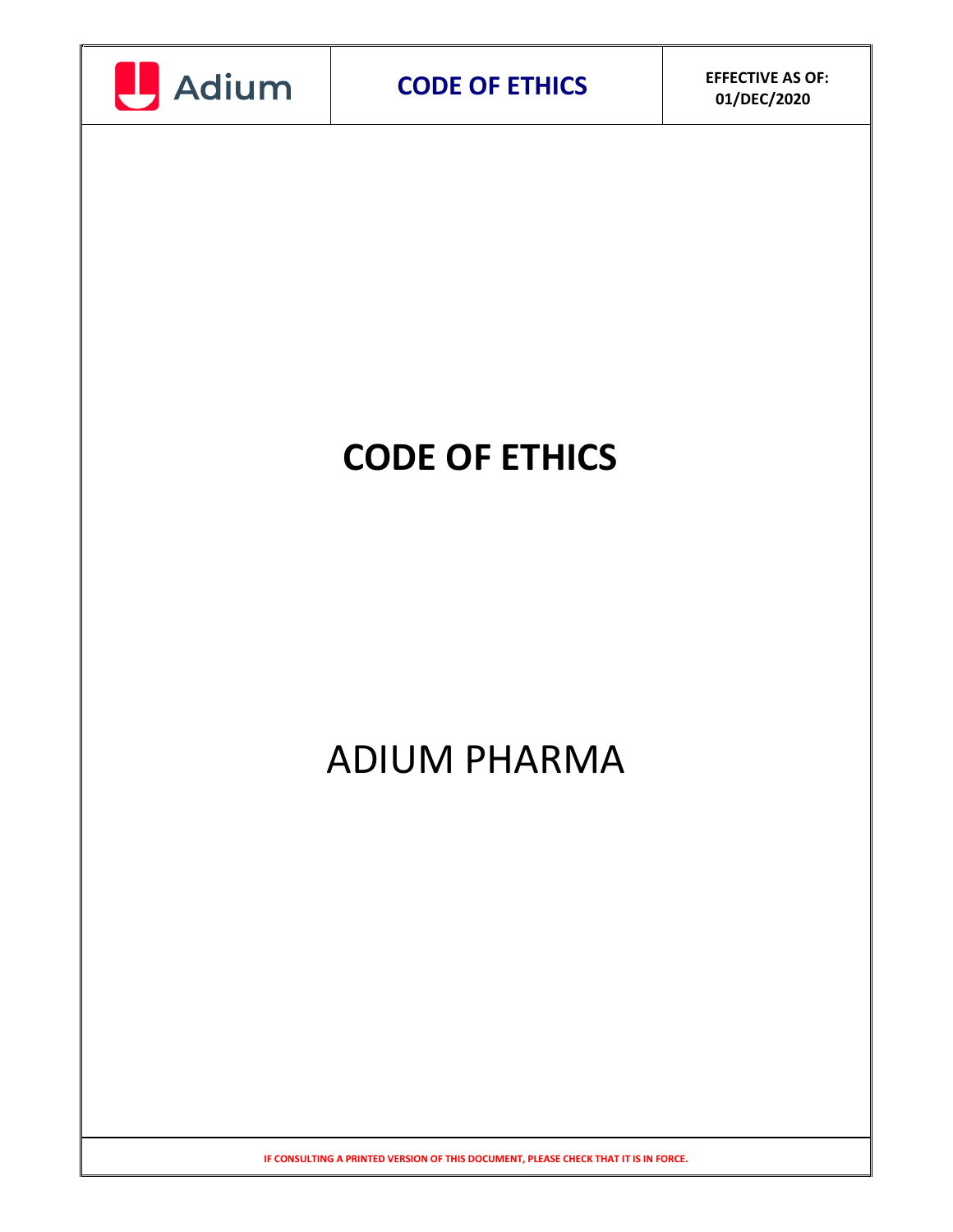

# **TABLE OF CONTENTS**

- **1. Introduction and Values**
- **2. Scope and Continuous Monitoring of the Code's Effectiveness**
- **3. Continuous Training**
- **4. Code of Ethics - Responsibilities**
- **5. Operating by Good Practices**
- **6. Reporting Concerns**
- **7. Rules of Coexistence in our Workplace**
- **8. Open Doors Policy – Final Message**
- **9. Declaration of Conflict of Interest**
- **10. Receipt and Acceptance of this Code of Ethics**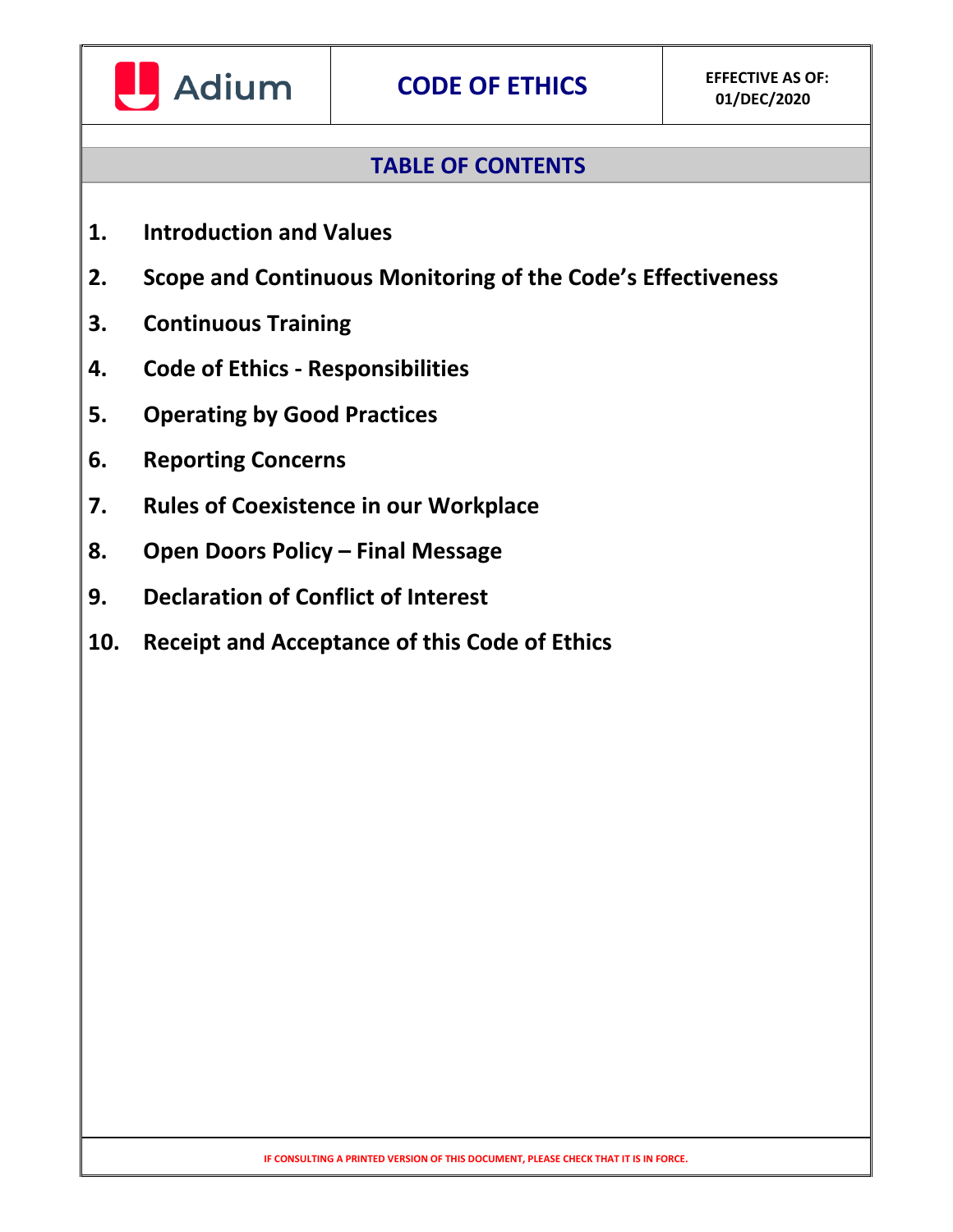

#### **1. INTRODUCTION AND VALUES**

ADIUM PHARMA (hereinafter "ADIUM PHARMA" or the "Company") has high standards of ethical behavior in all its undertakings and is firmly committed to conducting its business in compliance with the letter and spirit of the law. The Company and the business environment in which we operate are highly dynamic and changing, but our commitment to legal and ethical behavior remains constant.

No company can state that the right course of action is always clear. In order to dispel any doubts that may arise in the performance of our duties, the Company implements this Code of Ethics (hereinafter, the "Code"), evidencing our compliance with the laws and good business practices.

We encourage all Company contributors, with no distinction whatsoever, to read this Code carefully, to keep it in mind at all times, and thus act with integrity and honesty.

#### **OUR VALUES UNDERLYING THIS CODE OF ETHICS ARE:**

- **I. Integrity**
- **II. Sense of urgency**
- **III. Passion**
- **IV. Transparency**
- **V. Adaptability to change**
- **VI. Commitment/Sense of belonging**

#### **2. SCOPE AND CONTINUOUS MONITORING OF THE CODE'S EFFECTIVENESS**

The content hereof applies to all Company contributors and ADIUM PHARMA is always open to communication. All contributors are encouraged to share openly with any member of the Compliance Committee any doubt, question or comment regarding the interpretation and application of this Code.

In addition, Directors and the Compliance Committee continuously review the effectiveness of this Code, aiming at ensuring that all activities are carried out with high ethical standards.

"Contributor" refers to any Company employee, external consultant providing regular services to the Company (either under a contract or not), and employees or persons hired by third parties providing services to the Company.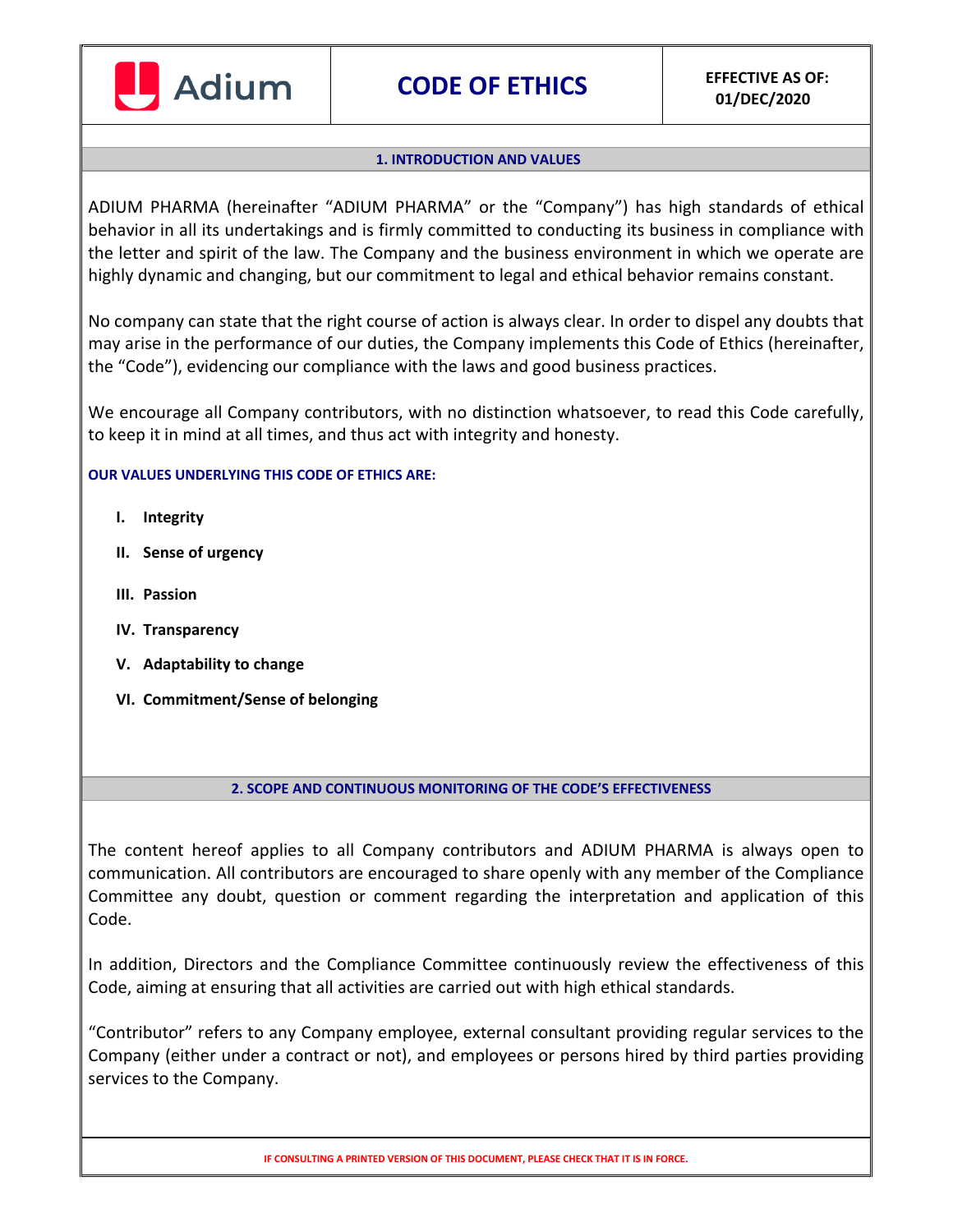

#### **3. CONTINUOUS TRAINING**

Ethical education is key to the successful operation of ADIUM PHARMA. For this reason, the Compliance Committee has implemented a plan to train all Company contributors in this regard.

The HR Department shall be responsible for ensuring the distribution, receipt and compliance of this Code by all contributors. The Compliance Department shall be responsible for ensuring that the training plan is received by all Company contributors.

#### **4. CODE OF ETHICS - RESPONSIBILITIES**

### **GENERAL CONSIDERATIONS**

One of the major responsibilities of ADIUM PHARMA's contributors and Directors is to comply with all legal regulations in force, the Company's internal policies, and this Code of Ethics.

However, we believe that no written code can, by itself, guarantee compliance with the law and good practices. Therefore, the collaboration of each Company member is necessary to this end.

Some examples of how to proceed correctly include:

- Acting in accordance with the laws and complying with ADIUM PHARMA's policies and procedures.
- Maintaining high ethical standards, as set forth in this Code.
- Acting with sincerity, transparency, honesty, integrity and respect in all activities in which ADIUM PHARMA participates, always protecting its reputation and public image.
- Respecting co-workers, government agents, business partners, competitors or any other person or entity with whom contributors interact on behalf of ADIUM PHARMA.
- Asking the contributor's direct manager, Senior Area Manager, or by the means detailed in this Code whenever there are questions about ethics and/or internal policy issues.
- Reporting any act breaching the law, this Code, or Company policies. Any attempt to exert pressure on any contributor to perform acts that may be considered ethical violations must also be reported.
- **Cooperating in Company investigations related to non-compliance with this Code of Ethics,** always telling the truth.
- Avoiding conflicts of interest regarding work and personal matters.

### **Additional responsibilities of the Board of Directors and Senior Management.**

In addition to the above, each Board member, General Manager, and all their subordinates are expected to: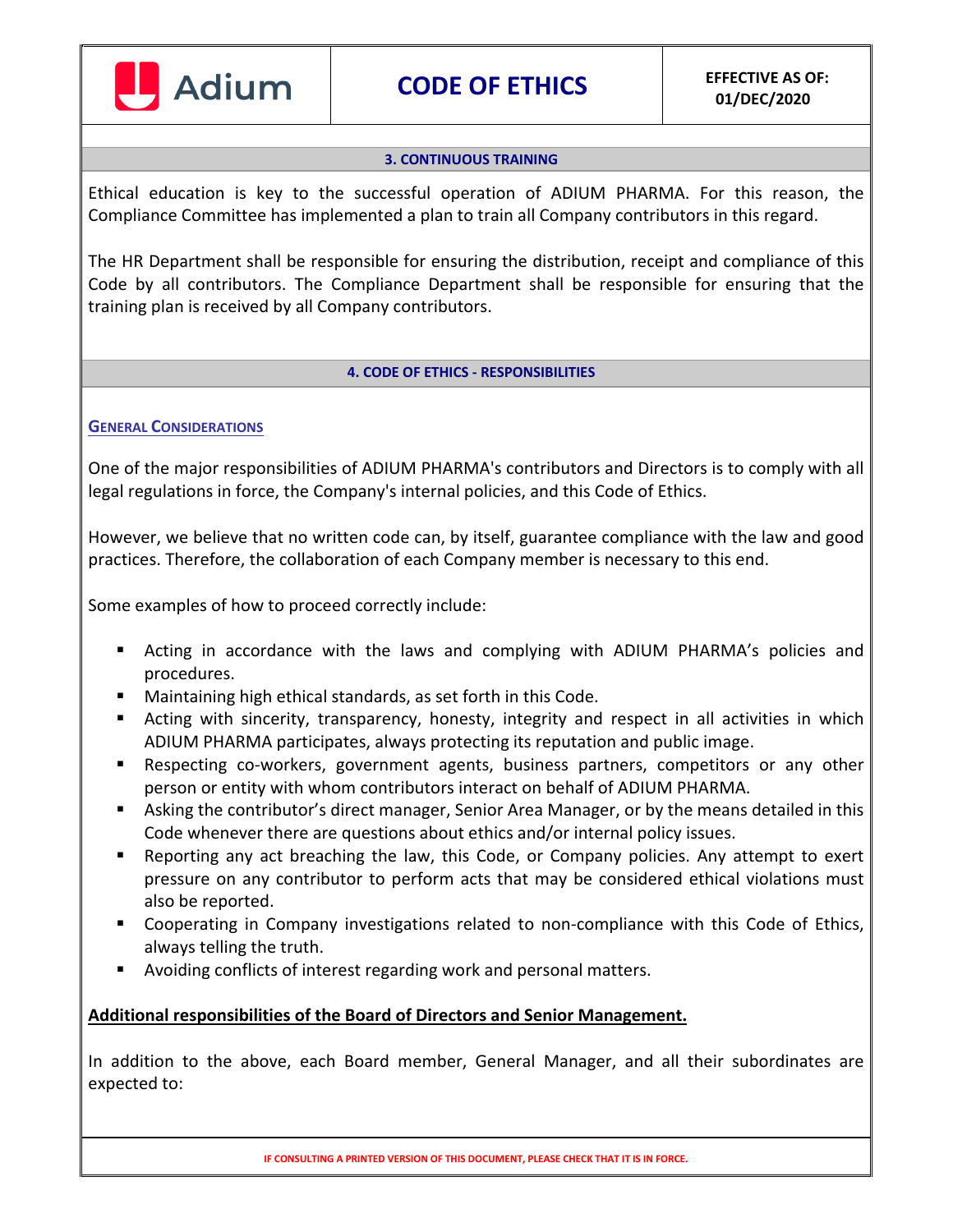

- Always act in compliance with applicable laws and regulations.
- Show model behavior in line with this Code of Ethics and, in turn, encourage their subordinates to observe the same behavior.
- Encourage the reporting of potential violations of the law or this Code.
- Ensure that direct subordinates and other staff have proper knowledge, training and means to follow and comply with the established Compliance policy.
- Respond and interact with care and respect, and ensure that there is no retaliation for concerns or complaints raised by contributors regarding violations of this Code.

All statements included in this Code are intended to guide on the right action, regardless of whether any contributor concerned about whether or not a certain behavior complies with this Code of Ethics should raise the matter to his/her direct manager, Senior Area Manager, General Manager, or Compliance Committee.

The formal means of communication are set out in Chapter 6 of this Code, under the heading: "Reporting Concerns."

#### **5. OPERATING BY GOOD PRACTICES:**

Some good practices guidelines which shall be followed by all those working at ADIUM PHARMA include:

### **- Laws and regulations on safety and the environment**

ADIUM PHARMA is committed to promoting a safe and healthy work environment for all, and to protecting and preserving the environment. To this end, the Company complies with environmental, health and safety laws, policies, procedures, and regulations.

Contributors must report any incidents that affect the environment, cooperate with environmental investigations, engage with corrective actions, and finally participate in any training organized or provided by Company on the subject.

### **- Government inspections and requirements**

The marketing of pharmaceutical products is subject to complex government regulations and, consequently, the Company's facilities receive periodic inspections by different entities. The Company fully and strictly complies with all requirements of local regulatory agencies and is committed to the highest quality control standards. All ADIUM PHARMA contributors handling information, records, communications, or submissions to government agencies must do so diligently, accurately, in full, with absolute integrity and showing a cooperative attitude during inspection periods.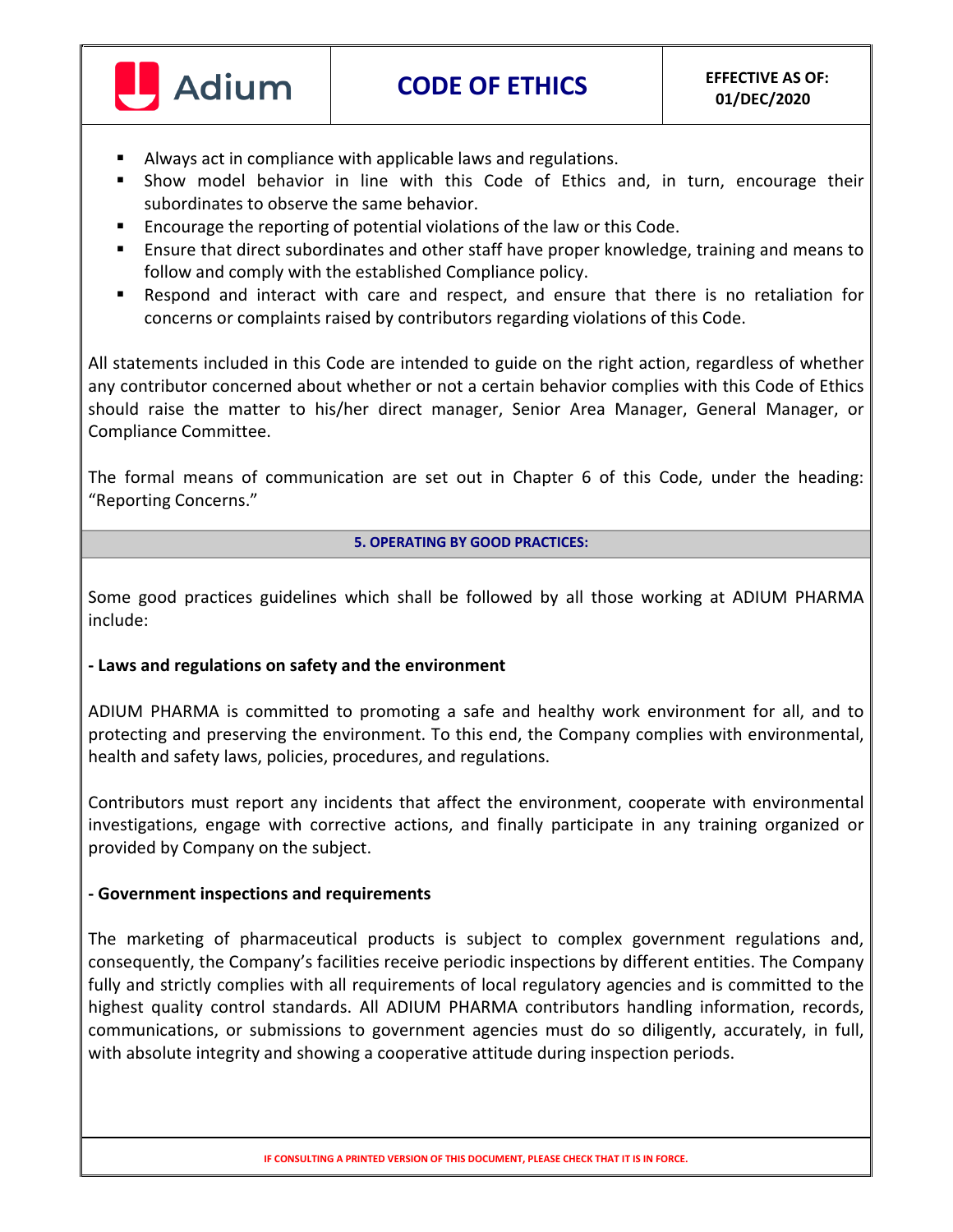

### **- Product quality**

Maintaining high quality in the products marketed is one of the keys to ADIUM PHARMA's success. Therefore, the Company complies with all existing quality regulations and with its own standards, while being very strict in complying with quality control procedures.

### **- Product inventories**

Keeping appropriate inventory levels with direct and indirect customers, reflecting their expected demand, or supported by special circumstances, and consistent with inventory management policies.

### **- Ethical business operations with third parties**

The interaction of any member of the Company with consultants, suppliers, customers, competitors, patients, potential patients, and government officials shall be lawful, fair and equitable. Antitrust and free competition laws, to which ADIUM PHARMA fully adheres, are based on sound competition in price, quality and service. ADIUM PHARMA does not participate in any type of transaction or business activity that breaches the law.

ADIUM PHARMA contributors shall not enter into any agreement with current or potential competitors about pricing policies, discounts or other marketing condition; distribution of their market share or customers; nor should they agree with current or potential competitors about selling or not selling Company or third-party products.

ADIUM PHARMA contributors shall not bribe customers, suppliers or any other person or entity, either public or private, under any circumstances.

ADIUM PHARMA contributors shall not cooperate with or encourage any party to not comply with any laws, taxes or defraud the interests of minorities or creditors. Therefore, no payment shall be made to any third party (customer, supplier, distributor, agent, advisor, etc.) or to entities indicated by a third party if, after a reasonable investigation, such payment shall mean a violation of any rule or injury to third parties. In addition, payments shall not be made to unidentified bank accounts.

### **- Prices**

• All price-related information provided by ADIUM PHARMA to its public or private customers and other stakeholders is of great importance and must be accurate and in accordance with current legislation.

ADIUM PHARMA distributors shall follow established internal procedures and obtain approvals from Company executives authorized to grant prices, discounts, and any other business condition to third parties.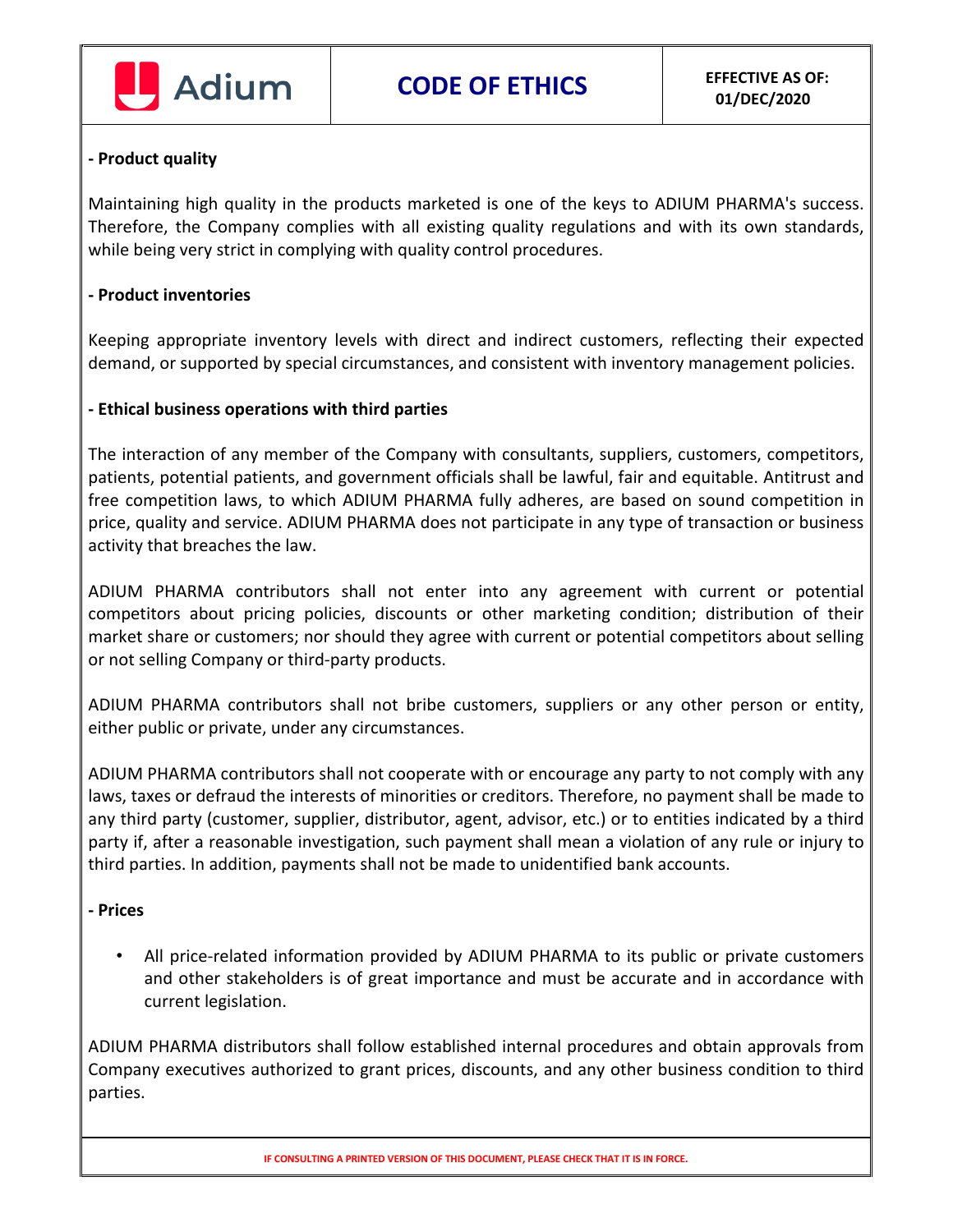

#### **- Agreements with third parties**

All Company contracts shall be negotiated and signed by the executives appointed by the General Manager and/or Legal Representative. Agreements for the acquisition of goods and services shall be made in accordance with the Company's Purchasing Policy.

### **- Money laundering and smuggling**

ADIUM PHARMA does not facilitate, tolerate, or support smuggling and/or money laundering. Therefore, the Company works with governments to prevent any illegal trade that may involve its products.

To do this, the Company's contributors shall reasonably ascertain the integrity of potential customers, for example, by confirming that they have a registered physical establishment, communicating the Company's compliance policy in this regard, reviewing their business practices and, if necessary, refusing to do business with those outside the law, promptly reporting to the Compliance Committee or General Manager any suspicious activity or transaction involving a customer.

#### **- Customs and taxes**

As a general rule, all products the Company imports are subject to several customs and tax regulations.

ADIUM PHARMA contributors involved with this activity shall comply with all legal requirements and provide accurate and true information.

#### **- Anti-corruption and anti-bribery laws**

ADIUM PHARMA does not allow offering any gifts or favors to suppliers or potential suppliers of goods and/or services or their contributors, neither to customers or potential customers, nor their contributors with whom contributors have business relationships or are negotiating or attempting to negotiate agreements, except gifts that are reasonable, modest and in accordance with conventional business practices, worth up to USD 100. These exceptions must be approved by the contributor's immediate supervisor.

On the other hand, the Company does not allow accepting any gifts or receiving any favors from suppliers or potential suppliers of goods and/or services or their contributors, neither from customers or potential customers with whom contributors have business relationships or are negotiating or attempting to negotiate agreements, except gifts that are reasonable, modest and in accordance with conventional business practices, worth up to USD 100. These exceptions must be approved by the contributor's immediate supervisor.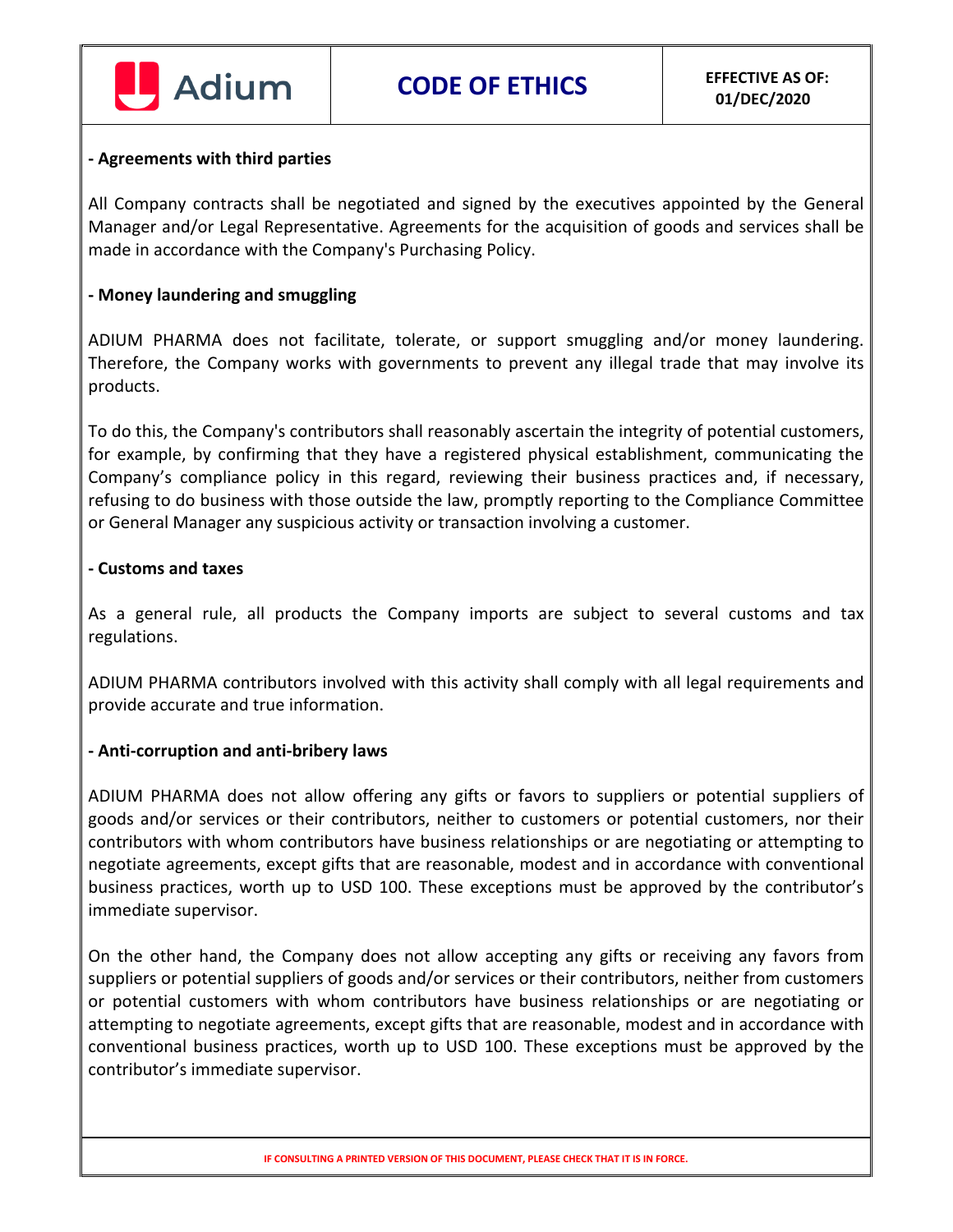

**CODE OF ETHICS EFFECTIVE AS OF:**

In line with the above, it is not allowed accepting and/or offering personal gifts in the form of cash or cash equivalents. As a general rule, no gift can be accepted, which, by virtue of its value, may condition the operation in future businesses with the third party offering the gift.

If questions arise about the reasonableness of giving or receiving a gift, favor or entertainment, the Compliance Committee should be consulted and will determine the action to be taken. If such consultation is not possible, the Compliance Committee should be informed of the gift.

Finally, ADIUM PHARMA follows the principles of the U.S. Foreign Corrupt Practices Act (FCPA) of 1977 and makes no payment, gifts or favors to any person in a position of influence, such as government officials or corporate officers, to induce them to violate their duty or to obtain favorable treatment in negotiations or the granting of contracts.

Also, it is not allowed making any payment, directly or indirectly, to any person who has an influential position in the decision-making of operations related to ADIUM PHARMA, in an attempt to influence such decision.

It is not allowed using illegal means to collect information on any commercial matter in general, and particularly on those subject to research, studies or analysis by ADIUM PHARMA.

Fees paid to agents or consultants shall be reasonable and in accordance with good business practices.

# **- Third-party donations policy**

The Board of Directors and General Manager of ADIUM PHARMA are aware of and adhere to the current donation restrictions.

Any donation or contribution to government bodies, public entities, institutions, or political parties must be approved by the Company's General Manager and/or Board of Directors.

### **- Conflicts of interest**

ADIUM PHARMA contributors are responsible for performing professionally and should not consider personal gain when doing business on behalf of the Company.

Consequently, situations in which personal interest conflicts with those of the Company should be avoided. All negotiations with suppliers, customers or any other person or entity should be always done for the benefit of ADIUM PHARMA and, obviously, no payments of any kind should be sought or accepted in exchange for doing business.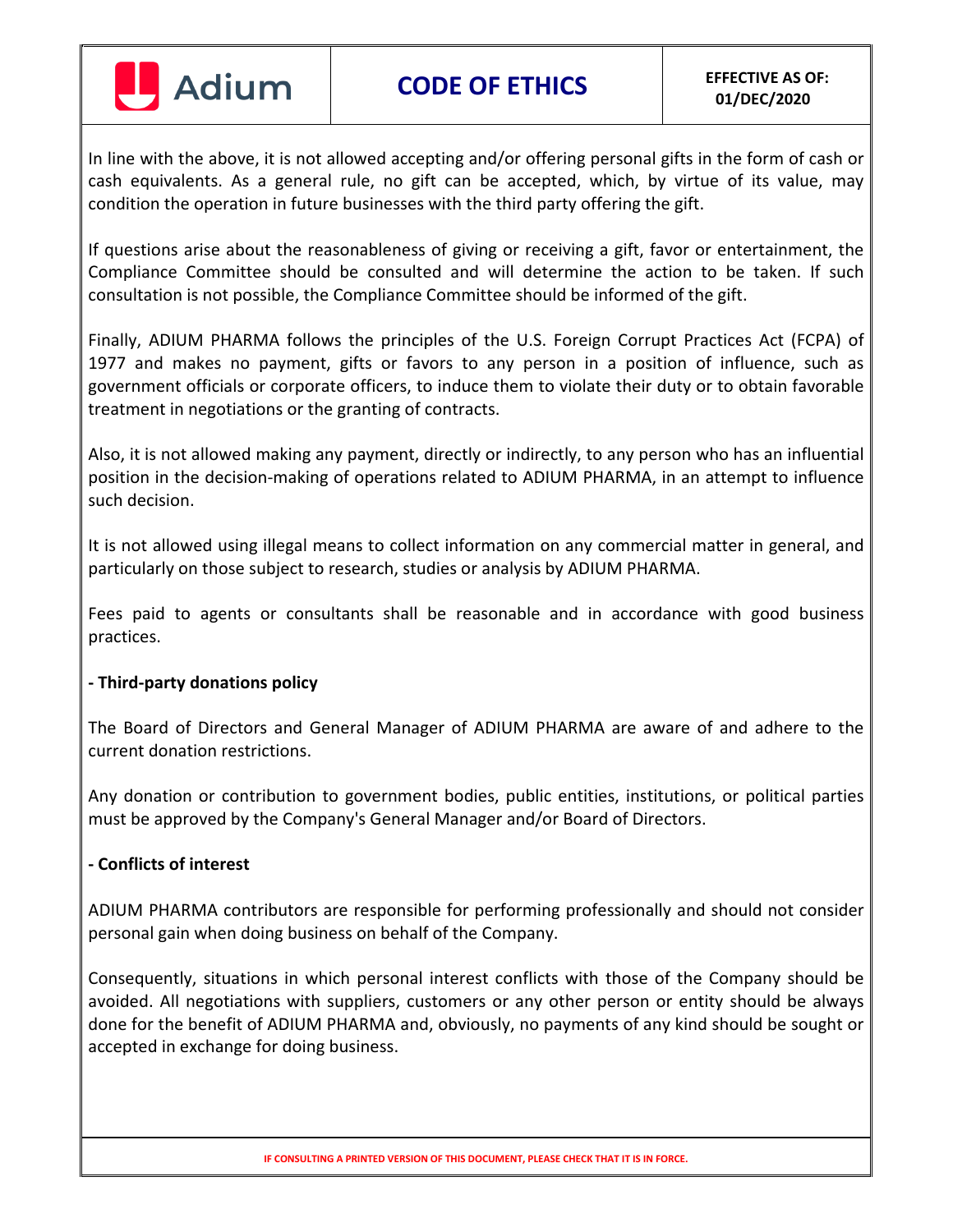

**CODE OF ETHICS EFFECTIVE AS OF:**

Conflicts of interest may arise if family members, friends or other persons close to contributors of the Company work in or serve customers, suppliers, competitors or any other entity related in any way to the Company, as well as if the Company's contributor has any direct interest in the third party providing services, goods or being a competitor of the Company. If such a situation occurs, the contributor must promptly inform the Compliance Committee that, if appropriate, he/she will take appropriate action.

The "Declaration of Conflicts of Interest" is attached to this Code, so that each contributor can report the appropriate situation to the Compliance Committee through the HR Department. All contributors must complete this statement, even if they have no conflict to declare. This declaration shall be made at the time of the contributor's entry to the Company and shall be renewed every year or when there is any conflict to be declared prior to such renewal.

As a general rule, no personal interest should influence the ability to perform work duties and responsibilities objectively.

As mentioned under the section "Anti-Corruption and Anti-Bribery Laws" of this Code of Ethics, contributors must be very careful in accepting gifts and must comply with the provisions detailed hereunder.

# **- Company policies - Internal controls**

ADIUM PHARMA has internal policies and procedures for its various activities, and contributors are responsible for knowing and complying with them. However, there may be situations where a policy cannot be fully complied with. Therefore, not every partial breach of a Company policy is considered a violation of this Code.

In order to ensure that specific policy sections of the Company are compatible with this Code, the supervisor of the contributor doing the exception to the Company's internal procedure must report the matter to the General Manager and/or Compliance Committee, along with a brief explanation of why it was considered valid in such circumstance.

If a contributor is led to deviate from a Company policy and considers that such diversion may constitute a violation of this Code, he/she must personally inform the Area Manager about the matter, as well as any concerns about the channel established in this Code (Appendix "Complaints Procedure").

### **- Reliable financial information**

All ADIUM PHARMA members work hard to achieve excellent business results. In the search for this objective, financial, cost, sales and other information reports should be prepared in an honest, complete and accurate manner.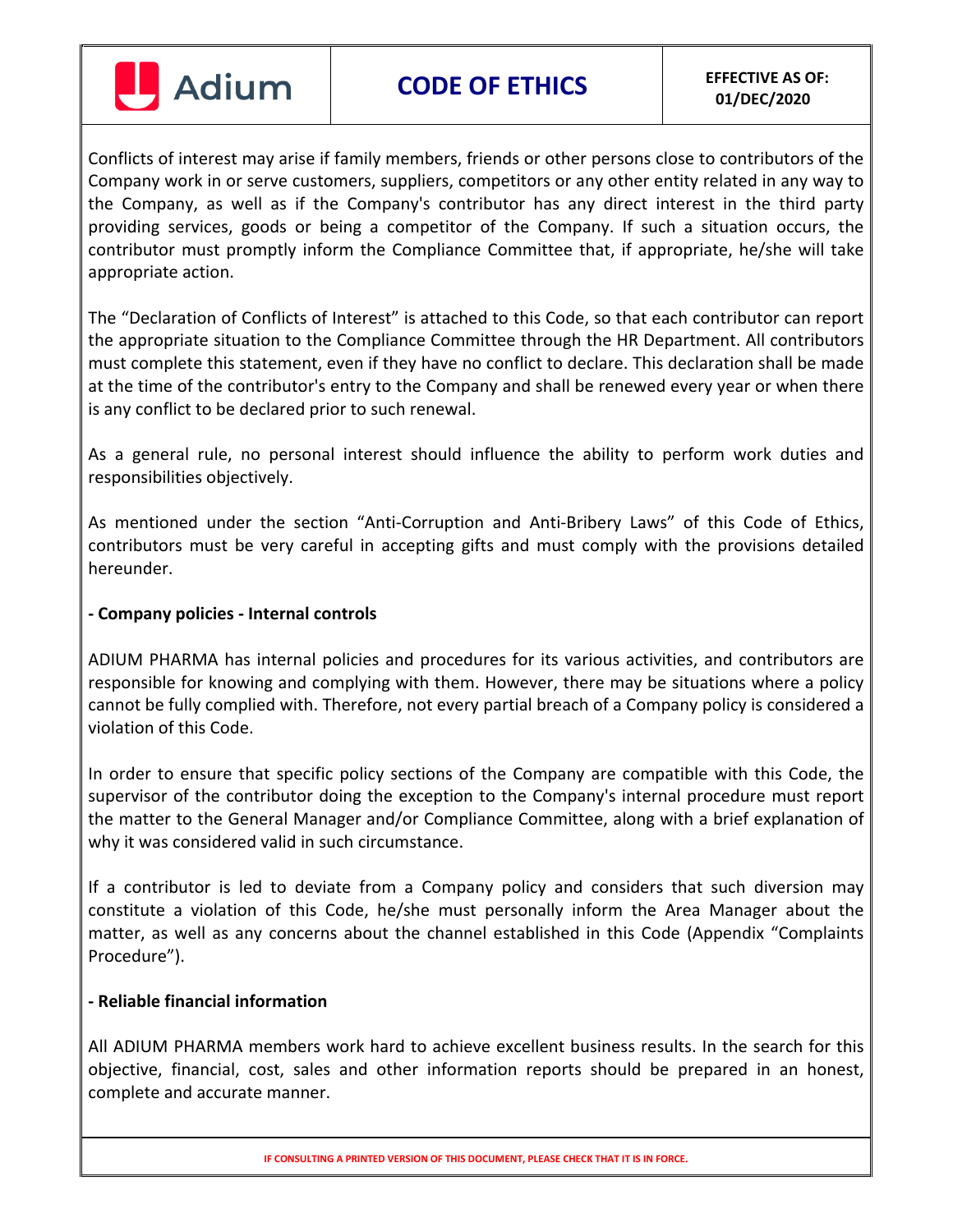

ADIUM PHARMA contributors should never record any false entry in a report, alter or destroy any Company information, except those authorized by procedure, and should not sell or transfer Company assets without the corresponding authorization and documentation.

On the other hand, contributors must cooperate by responding in due time and form to the requirements of internal and/or external auditors.

#### **6. REPORTING CONCERNS**

ADIUM PHARMA encourages all contributors to report any situation or behavior that they deem to be contrary to this Code of Ethics or that constitutes a violation of the law and/or any Company policy. The Company's Management has established a procedure for reporting concerns (this procedure is included as an annex to this Code under the name "Complaints Procedure").

ADIUM PHARMA guarantees that there shall be no retaliation against anyone who, in good faith, reports a possible breach of this Code of Ethics or inquires as to whether a certain behavior constitutes a violation. ("In good faith" means an honest report, even if the person does not know all the facts or if it is true that a breach has occurred. A report that is intentionally false shall not be considered "in good faith").

This Code must always be complied with by all contributors. Exceptions to the compliance thereof shall be approved only by the Board of Directors and Senior Management in writing.

### **How to raise a concern related to this Code of Ethics**

As noted above, ADIUM PHARMA encourages the reporting of any behavior of any Company contributor that may constitute a breach of this Code of Ethics. The formal procedure used to file such claim is the following:

- Website: Entering the website [https://denuncias.adium.com.uy](https://denuncias.adium.com.uy/)

At the informant's discretion, the communication may be anonymous or indicating his/her first name, last name, and contact details.

Although it is not mandatory, all contributors are encouraged to report their name and telephone number to contact them, as this facilitates the investigation should any additional data be needed. The process for using this procedure is:

- 1) Entering by clicking on "Enter Report."
- 2) Explaining what happened. A number of case-related questions will be asked.
- 3) Telling us how to contact you to help us resolve the case. If you do not wish to make yourself known, you can file your report anonymously.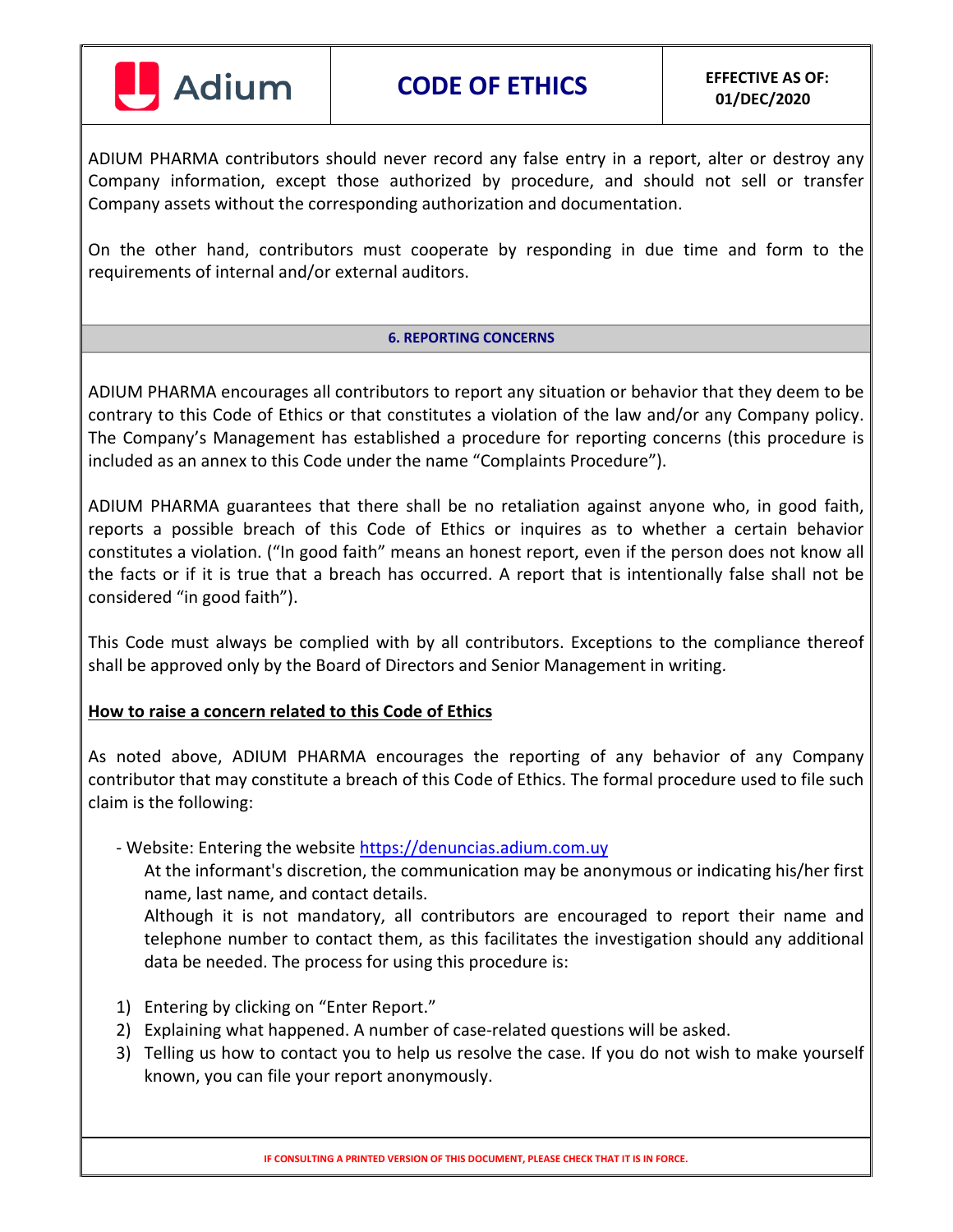

Another channel is directly contacting any member of the Compliance Committee as deemed appropriate.

Please remember that this reporting system protects the anonymity of those filing the complaints. The complainant's identity will be kept confidential as long as circumstances allow for it. This means that the name may be revealed to those who need to know it to carry out the investigation. Additionally, in some cases, ADIUM PHARMA may be required by law to disclose the complainant's identity.

The Company encourages contributors to provide as much detail as possible to facilitate an in-depth investigation and achieve the ultimate goal of correcting any non-compliance.

#### **7. RULES OF COEXISTENCE IN OUR WORKPLACE**

We have established the following rules of coexistence that allow us to operate within a healthy environment:

### **- Equal employment opportunities**

ADIUM PHARMA undertakes to offer equal employment opportunities, not allowing any discrimination and/or harassment of applicants or contributors on the basis of their race, color, religion, nationality, sex, age, sexual orientation, disability, or any other condition covered by local laws. To access job opportunities offered by the company, applicants must be competent and have a good performance in the duties to be fulfilled. It is the Company's duty to provide all necessary resources to persons with disabilities.

### **- Policies against discrimination and harassment**

Discrimination and harassment are prohibited in ADIUM PHARMA. This includes any improper behavior by all contributors and non-contributors, such as customers, suppliers, consultants, etc. Discrimination and harassment in any form constitutes a violation of ADIUM PHARMA's policies and values.

### **- Anti-discrimination policy**

Discriminatory practices include employment decisions, such as recruitment, training, promotions, area transfers, demotion, or dismissal, which are based on the following conditions of a contributor and not on his or her job qualification or performance: race, color, gender, sexual orientation, religion, age, nationality, disability, and any other condition under local laws.

At the same time, the following forms of behavior, among others, are particularly prohibited: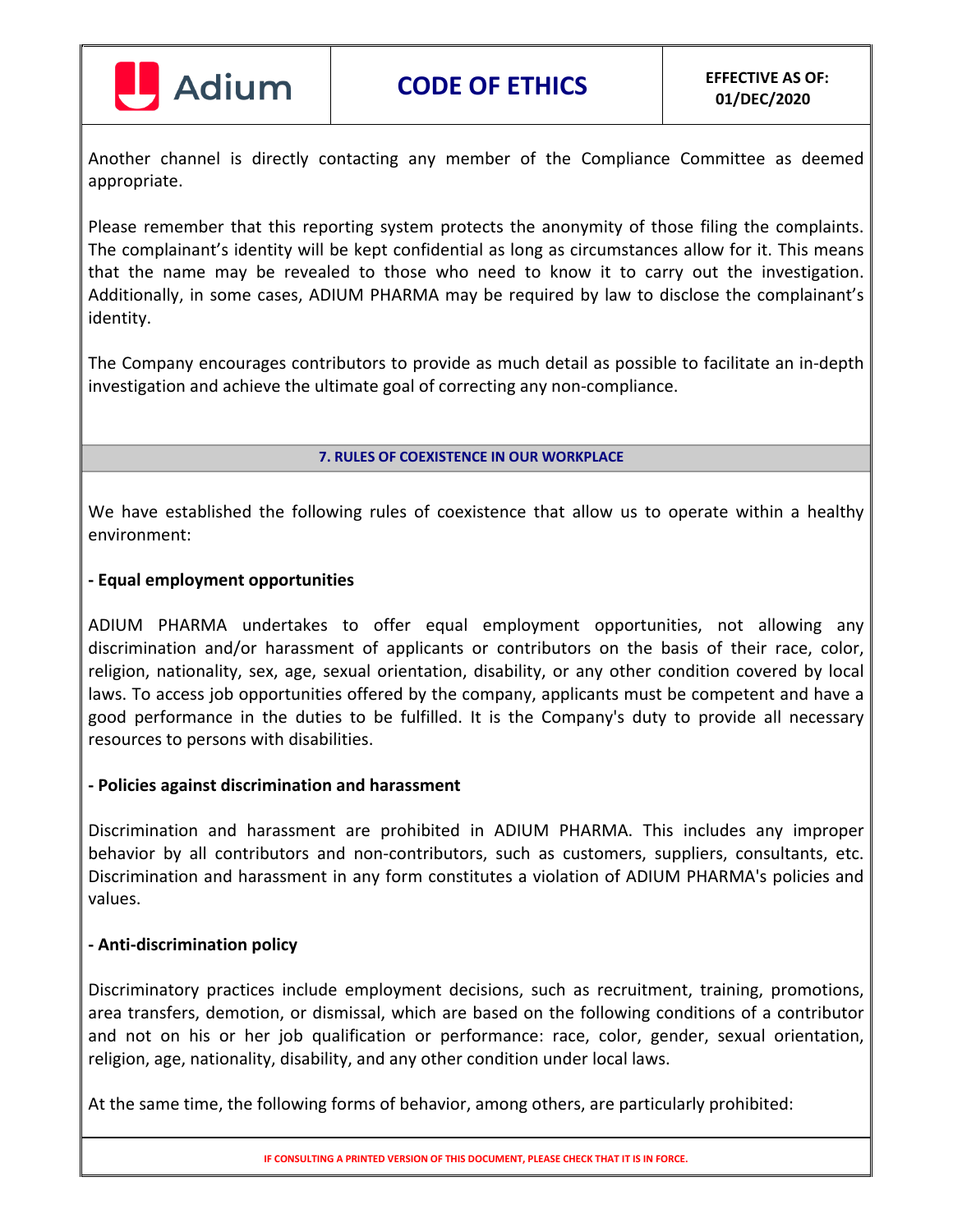

- Written: cartoons, e-mails, posters, drawings or photographs aimed at discriminating against any person.
- Verbal: nicknames, derogatory comments, slander or jokes aimed at discriminating against any person.
- **Physical: attacks or blocking a person's movements.**

# **- Anti-harassment policy**

The Company is committed to maintaining a positive work environment, free from any harassment. Behaviors that have the purpose or effect of significantly interfering with the performance of individual work or creating an intimidating, hostile or offensive environment are considered harassment.

Sexual harassment is defined as inappropriate sexual advances, requests for sexual favors, and other verbal or physical conduct of a sexual nature, when:

- Submission to such conduct is, explicitly or implicitly, a condition for obtaining or maintaining employment.
- Submission or rejection of such conduct is used as a basis for decisions affecting an individual's employment.
- Such conduct has the purpose or effect of creating an intimidating, hostile or offensive work environment.

Sexual misconduct is expressly prohibited in the Company. Such conduct includes, but is not limited to, the following implicit or explicit sexual communications:

- Written: cartoons, posters, calendars, notes, letters, e-mails.
- Verbal: comments, jokes, inappropriate or obscene language of a sexual nature, commenting or asking questions about another person's sexual life, repeated requests for dates.
- **Physical gestures or other non-verbal behaviors.**
- Unwanted rubbing against another person's body.

# **Complaint procedure:**

Contributors who experience discrimination and/or harassment have several alternatives to report their case. First, they can report the incident to their manager, who shall investigate the case and raise the claim to the HR Department. If the contributor perceives that he/she should not file the report with his/her manager, he/she must report the incident to the Senior Area Manager or the HR Department.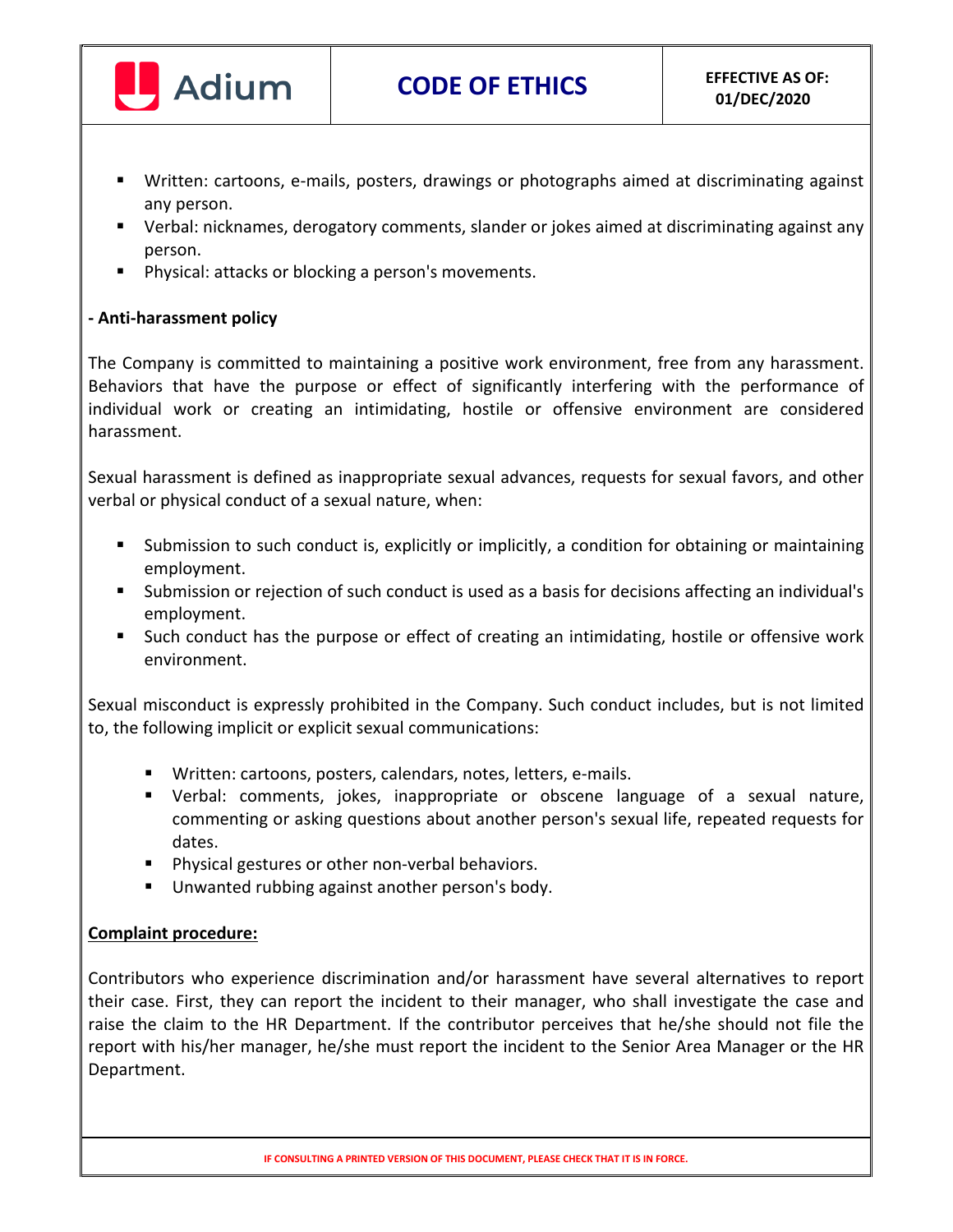

Finally, contributors also have the possibility of channeling the complaint through one of the procedures described under "Reporting Concerns."

If ADIUM PHARMA determines that a contributor's behavior breaches this policy, appropriate disciplinary action should be taken, which may include the termination of employment.

ADIUM PHARMA prohibits any form of retaliation against a contributor who files a complaint under this policy or for assisting in an investigation. If any contributor perceives that he/she may receive retaliation for filing a complaint or participating in an investigation, he/she must report the situation to the Senior Area Manager or HR Department, which will be immediately investigated.

### **- Personal files**

The Company has personal records of each contributor. These records are owned by ADIUM PHARMA and include work-related documentation, such as performance evaluations, benefit-giving forms, and other records. If any contributor is interested in reviewing his/her file, he/she should contact the HR Department to schedule an appointment.

To ensure records are up-to-date, contributors shall notify their manager or the HR Department of any changes in their name, telephone number, home address, marital status, number of persons in charge, beneficiary designations, education and training, emergency contact, and any other relevant information.

### **- Property owned by the Company**

Contributors are responsible for the good use of the Company's assets. All contributors should be alert to situations where these goods are misused, lost or stolen from the Company.

Note that all goods provided by the Company for daily work are owned by ADIUM PHARMA and not by contributors.

### **- Confidential information**

ADIUM PHARMA has information from its contributors, customers and different entities with which it interacts, which is very important to the business. Improper use or disclosure of this confidential information may harm the Company, which is why it must be always handled within the legal framework.

Contributors handling confidential information must safeguard it, share it only with authorized persons, and use it only for purposes within the legal framework. At the same time, they must have adequate security measures to protect information from destruction, alteration or access by unwanted third parties.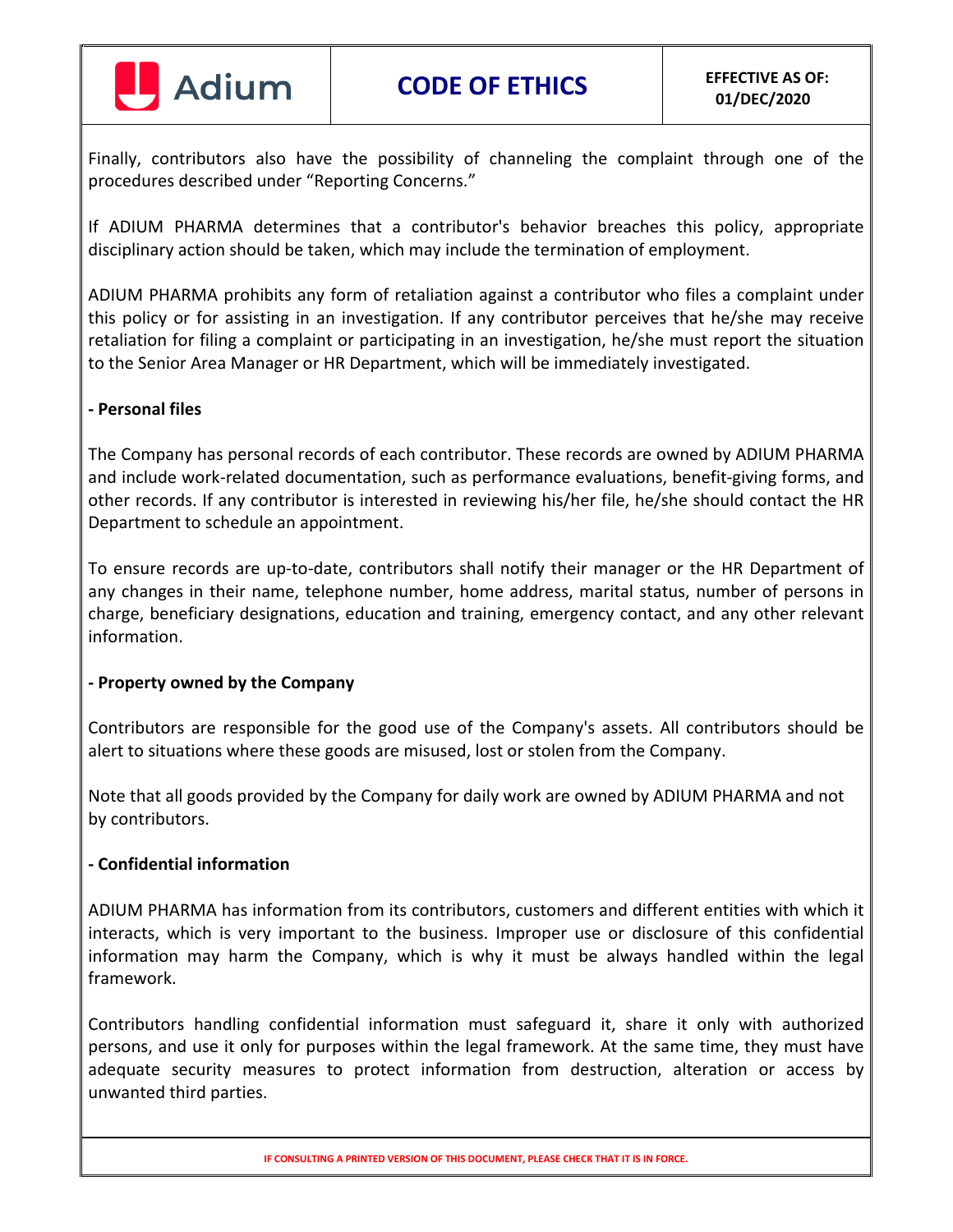

In the event of termination of the employment relationship, the Company's information held by outgoing officials shall remain confidential for a term of 5 years.

### **- Safety and healthy living**

The safety of people at the Company's premises is a priority for ADIUM PHARMA and those responsible for each area must ensure that safety standards are complied with. All contributors should be aware of safety regulations in their area, including emergency plans and, in turn, should report any insecurity, accident, or injured persons within the scope of the Company or any other abnormality they detect related to this topic.

At the same time, ADIUM PHARMA does not tolerate violence in any form. Contributors should immediately report verbal offenses, physical assaults, or violent behavior.

At ADIUM PHARMA we work in a healthy environment, free of alcohol and drugs. If a contributor is under the influence of alcohol and/or drugs, he or she must not participate in any activity associated with the Company, inside or outside the Company's premises.

If there are persons with any type of addiction, they are encouraged to seek help from the appropriate centers. For further information, contact the HR Department.

### **- Discipline**

Good working relationships are built on the basis of respect among individuals. All guidelines described in this Code reach contributors at all levels of the organization.

Contributors must meet all job, performance, and behavior expectations determined by the Company. Failure to do so may result in actions such as notice, warning, written warning, suspension or termination of the employment agreement.

In the event of any act of insubordination, the respective manager shall decide, at its discretion, which of these actions is the most effective to correct the situation.

Disciplinary actions may also be directed against managers ignoring violations of this Code or omitting to correct any violation.

Note that the sale of personal products, such as clothing, electronics, CDs, DVDs, etc., is not permitted within the Company's premises

All acts of insubordination shall be considered individually, based on the contributor involved, his/her seniority, usual behavior, and the facts of each case. Therefore, the enforcement or not of corrective actions to a case does not oblige the Company to resolve equally regarding other acts of insubordination.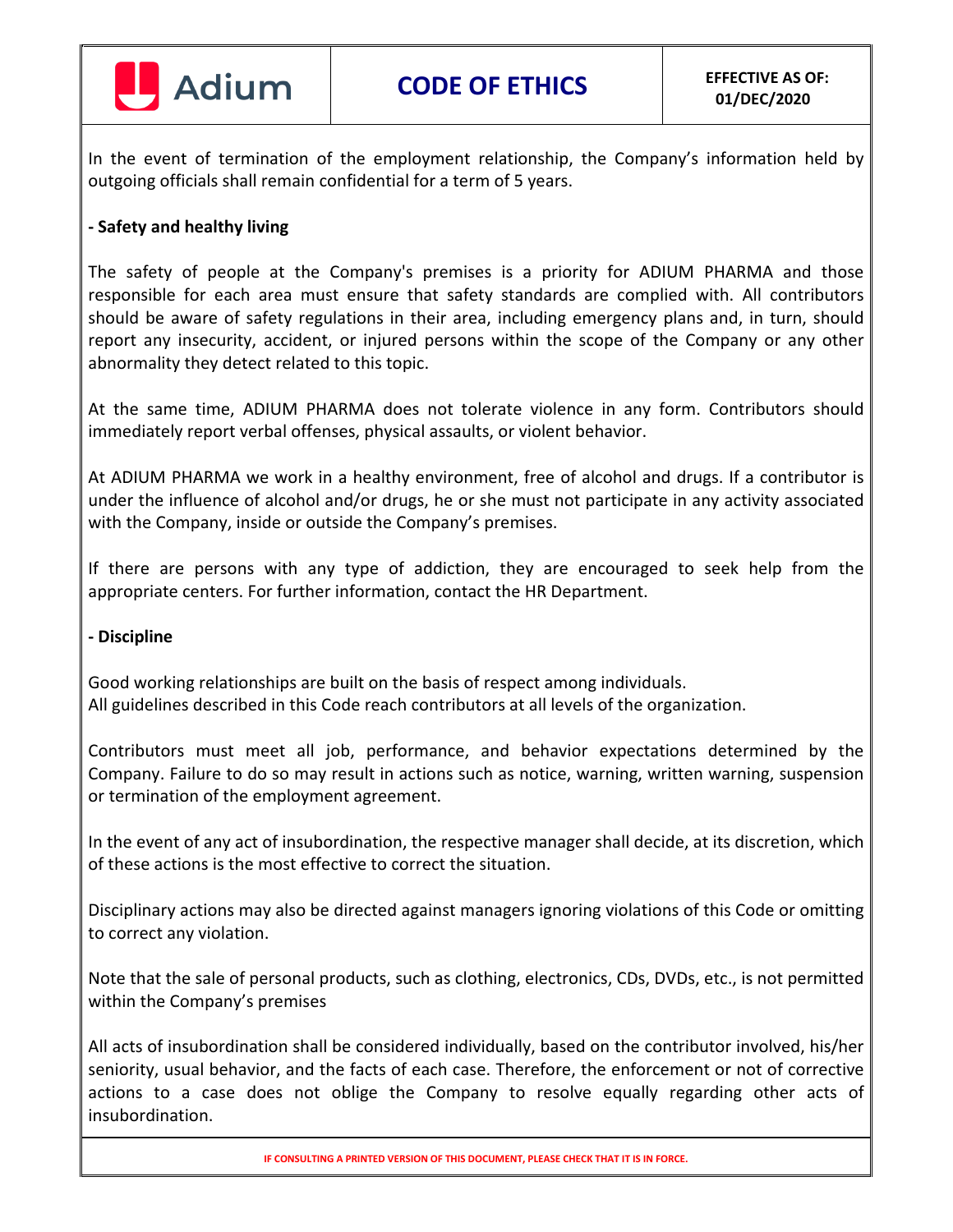

#### **- Communication tools and internet use**

All computers, cell phones, electronic devices, communication, computer, information and services systems, and all programs that ADIUM PHARMA makes available to contributors (the "Communication Tools") are work items and their use should be limited solely to the performance of work duties. As such, they must be only used for work activities in ADIUM PHARMA and not for personal purposes, such as personal communication, recreation, leisure, etc.

All Communication Tools are the property of ADIUM PHARMA, as well as any correspondence, message, file, data, or other electronic information found in any Communication Tool (even prior to the implementation of this Code), or that they are transmitted to one or more persons through the use of the computer interconnection network that ADIUM PHARMA makes available for use within the framework of their work activity.

Communication Tools are work items and should be used exclusively for the fulfillment of work purposes. Notwithstanding the above general guidelines, and as a matter of exception and not a rule, they may be used in a limited way, for the purposes of personal communication and/or recreation/leisure, in accordance with standards of reasonableness, prudence, discretion and common sense and provided that: (i) it does not interfere with the performance of the contributors' tasks or the ability to perform work activities; (ii) it does not have any impact on activities related to the work of other contributors; (iii) it does not cause delays or degradation of the network's performance; (iv) it does not expose the Company to damage or adverse situations; (v) it does not expose the computer resources or network to damage or adverse situations (viruses, hackers, etc.); (vi) it does not involve the transmission of confidential information of the Company, its employees or self-employed personnel, colleagues, work teams, internal and external managers and/or customers; and (vii) in no case may they be used to access pornographic and/or racist content, or in any way instigate or promote hatred or criminal acts in general.

Communication Tools shall be used in strict accordance with the following guidelines:

- **A.** Goods and services purchased through the Internet must have the corresponding purchase application and purchase order established by the Company's procedure. Contributors must verify and ensure that approved purchases are made only through suppliers previously authorized by ADIUM PHARMA in writing.
- **B.** ADIUM PHARMA credit cards may only be used with the prior authorization of Finance personnel and duly authorized in writing for this purpose.
- **C.** Contributors are prohibited from providing information on the Internet (or any other means) that does not represent the interests of ADIUM PHARMA. By way of example, any of the following practices or behaviors are strictly prohibited: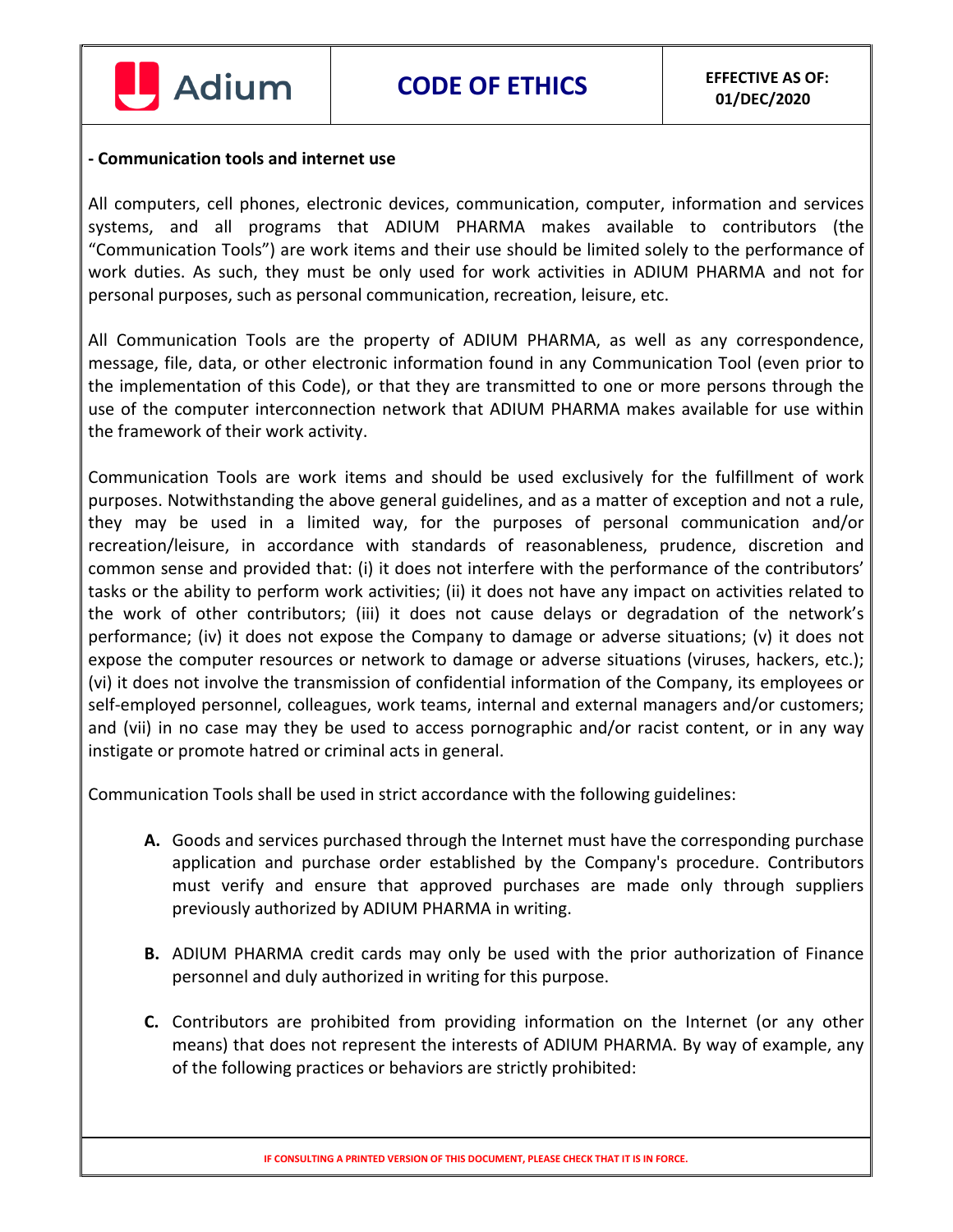

- a. Sending Company information for mailing lists.
- b. Sending e-mail addresses to unknown organizations.
- c. Getting involved in blogs or instant messaging.
- d. Providing any information about the Company's operations, assets, personnel, and business without the prior written permission of the General Manager, Financial Manager, HR Manager, IT Manager, Legal Department, or Compliance Committee, as appropriate.
- **D.** Contributors must be aware of the confidentiality to which they are bound, particularly, but not exclusively, when using any Communication Tool.
- **E.** It is prohibited to reproduce, download and/or replicate any inappropriate, offensive, xenophobic, racist, hate- or crime-inciting material, and/or pornographic material, during working hours and/or through any Communication Tool.
- **F.** Personal use of the chat room or instant messaging services is considered as unacceptable use of the Internet.
- **G.** ADIUM PHARMA contributors are prohibited from transmitting, through any Communication Tool, copyrighted content property of any third party. Internet users are not permitted to copy, transfer, rename, add, or delete information or programs belonging to other users unless they have the express written permission of the author of such information or program.
- **H.** Any time confidential documents and/or information are sent through any Communication Tool, the Sender must ensure that the correct address of the recipient is used, whether it is a member of the Company or a third party. The sender must be aware of who may have access to such information/documentation in addition to the intended recipient. It is prohibited to send, through any Communication Tool, information/documentation considered extremely sensitive, whether that information/documentation is directed to ADIUM PHARMA personnel or to any third party.
- **I.** Contributors are prohibited from posting Company material and/or photographs on web portals, social networks and/or applications, including, for example and without limitation, Facebook, Instagram, Twitter, YouTube, or any other, either current or future. It is for the Company to determine the appropriate channels, either its own or of a third party, to define which material and/or photographs to publish.
- **J.** If any contributor needs to download files or programs to the ADIUM PHARMA network, he/she should proceed as follows: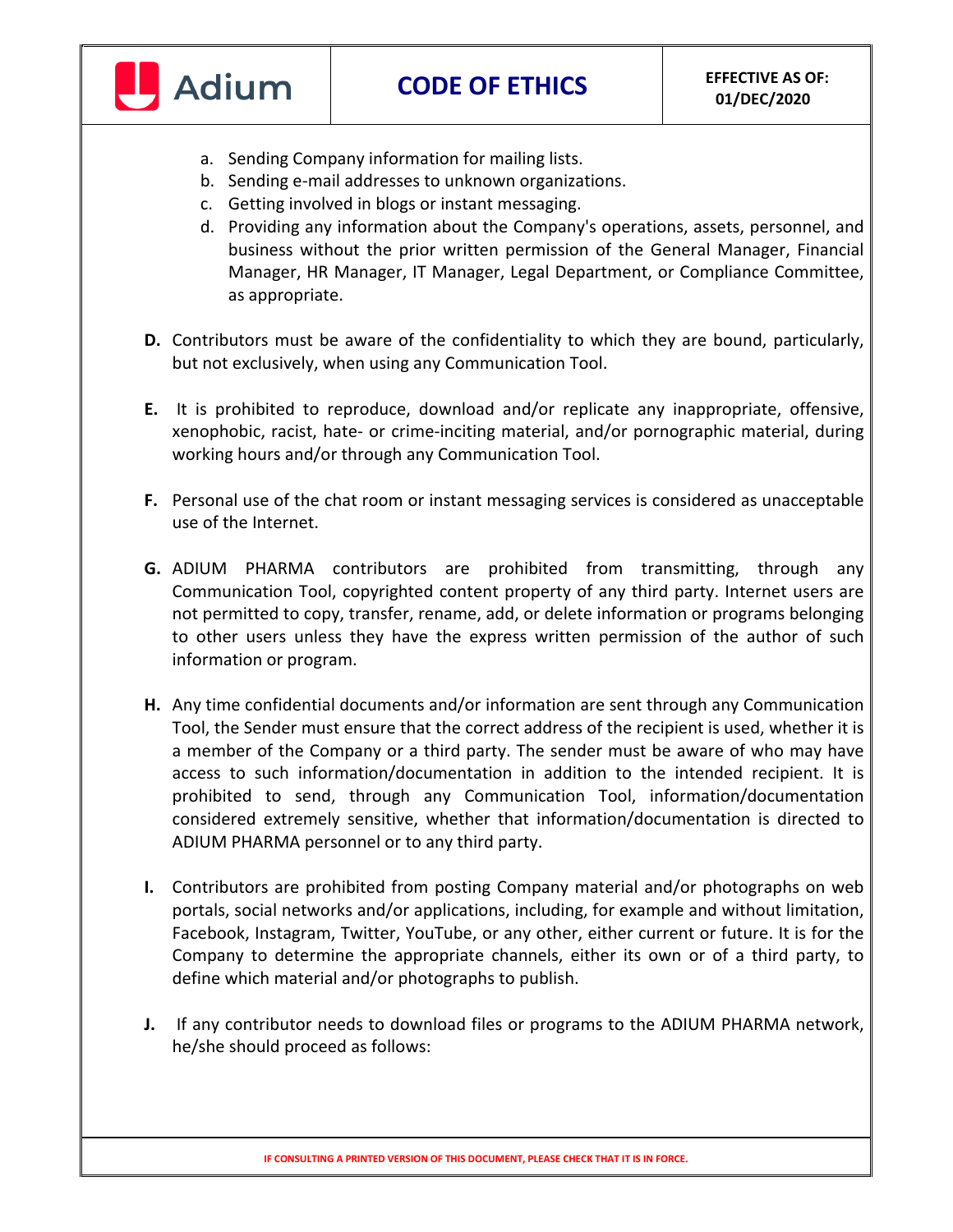

- i. It can only be done with the permission of the contributor's direct manager, in the case of files, or authorized IT staff, in the case of programs.
- ii. Contributors are advised that downloading unauthorized programs and files may contain malicious codes (viruses) that affect the network and the systems' operation.
- iii. As set forth in the Company's software policy, programs that have not been previously approved for IT use must not be downloaded or installed.
- iv. Any software originating from the Internet must be previously investigated, approved, and installed by the Company's IT personnel only.
- **K.** The use of ADIUM PHARMA's e-mail system is limited to ADIUM PHARMA personnel or to third parties indicated by ADIUM PHARMA. At the end of the employment relationship with ADIUM PHARMA, the use of e-mail, cell phone and Internet access is automatically canceled. Therefore, former contributors of the Company are prohibited from using any Communication Tool after the end of his/her employment relationship.
- **L.** Receipt of resumes for recruitment purposes should be immediately redirected to the HR Department.
- **M.** No Communication Tool can be used to: (i) make and/or induce acts of proselytism in favor of companies, religious or political causes, or external organizations; and (ii) disqualify persons, whether or not they are Company employees, colleagues, work teams, managers and/or internal and external customers. Appropriate and respectful language should be used at every opportunity when a Communication Tool is used, whether the contributor addresses other members of the Company or any third party.
- **N.** Communication Tools may not be used to post offensive and/or destructive messages and/or messages that incite hatred or contempt, whoever is the recipient of those messages, members of the Company or third parties. By way of example and without any limitation whatsoever, messages that, explicitly or implicitly, include sexual content or implications, racial defamation, gender-specific comments, or any other comment that deals offensively with age, sexual orientation, race, color or ethnicity, religious or political beliefs, nationality, or the disability of a person, are considered offensive.
- **O.** Communication Tools should not be used to send or receive copyrighted materials, trade secrets, proprietary financial information, or similar materials without prior written authorization.
- **P.** Contributors are not authorized to retrieve or read any e-mails that are not sent to them. Any exceptions to this prohibition must be approved in writing by the recipient of the email. If it is not possible to obtain the recipient's consent and if, for any reason, it is necessary for work-related reasons to access such e-mail, prior written authorization must be requested from the joint manager of the contributors in question.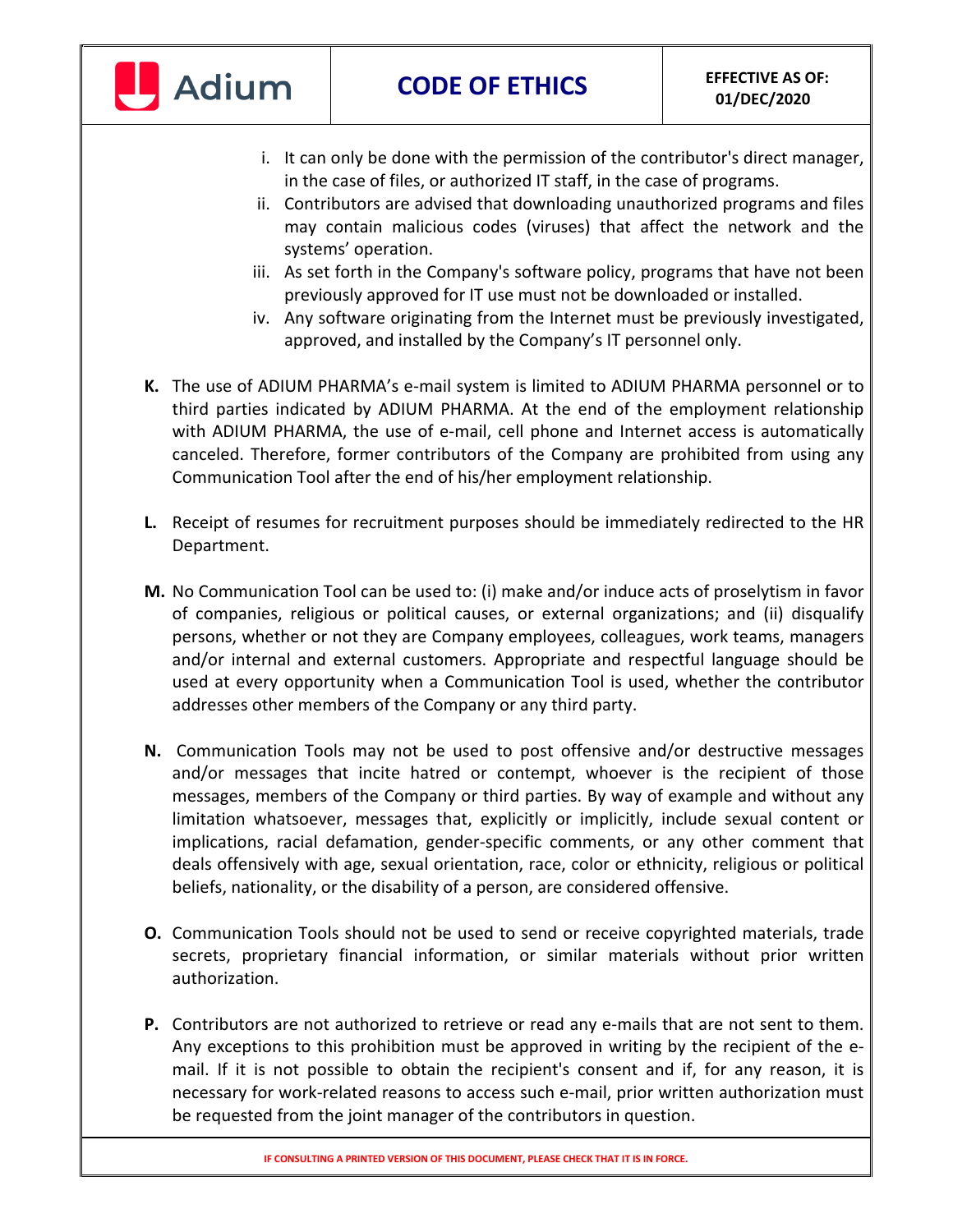

For more details about the Company's information systems and Internet use, please refer to the "Information Security Policy and Regulations Manual".

The direct supervisor shall be notified of any use of information and/or Communication Tools that is not in accordance with the foregoing and shall take appropriate penalties and/or disciplinary actions.

Each contributor shall be responsible for the Communication Tools entrusted by the Company, as well as all messages originating from their mailbox on the Company's account. The Company may use the Communication Tools when and as it may, reserving the right to access the various corporate e-mail accounts (and any personal messages therein), being able to monitor the use of corporate mail, even for personal purposes and even in relation to messages prior to the implementation of this Code, and to suspend or cancel the use of any Communication Tool if detecting any misuse.

The contributor's failure to comply with any of the obligations arising from this chapter shall be considered to be a serious fault and fair cause for termination of the employment agreement for gross misconduct. The above notwithstanding the Company's right to claim any damages and any criminal actions that may correspond.

#### **8. OPEN DOORS POLICY – FINAL MESSAGE**

Effective two-way communication is essential for succeeding in this area. It is unavoidable that during the course of our work doubts or disagreements will arise regarding the enforcement of this Code or the Company's policies, such as an order received by a contributor's boss, work assignments, or something that was experienced or observed. It is beneficial for all to see such doubts and disagreements clarified and resolved quickly.

In the event of any problem regarding a work issue, discuss it with your supervisor honestly. Usually, this talk should be held three to five days after the incident. Timely exchanges of opinion help solve problems, as they are fresh in everyone's memory. Your supervisor is an important person for you and for your success in your job.

If you are not satisfied after discussing the problem with your boss, or if it is not appropriate to address it, the company has an "open door" policy. Issues may be raised to a member of the HR Department and/or to higher management levels. If a different solution is needed, please contact the General Manager or the Compliance Committee who will take the case.

**Note that failure to comply with this Code of Ethics enables the Company to take disciplinary actions, which may include dismissal. The kind of sanction will depend on the nature of the offense and will be subject to the labor law in force.**